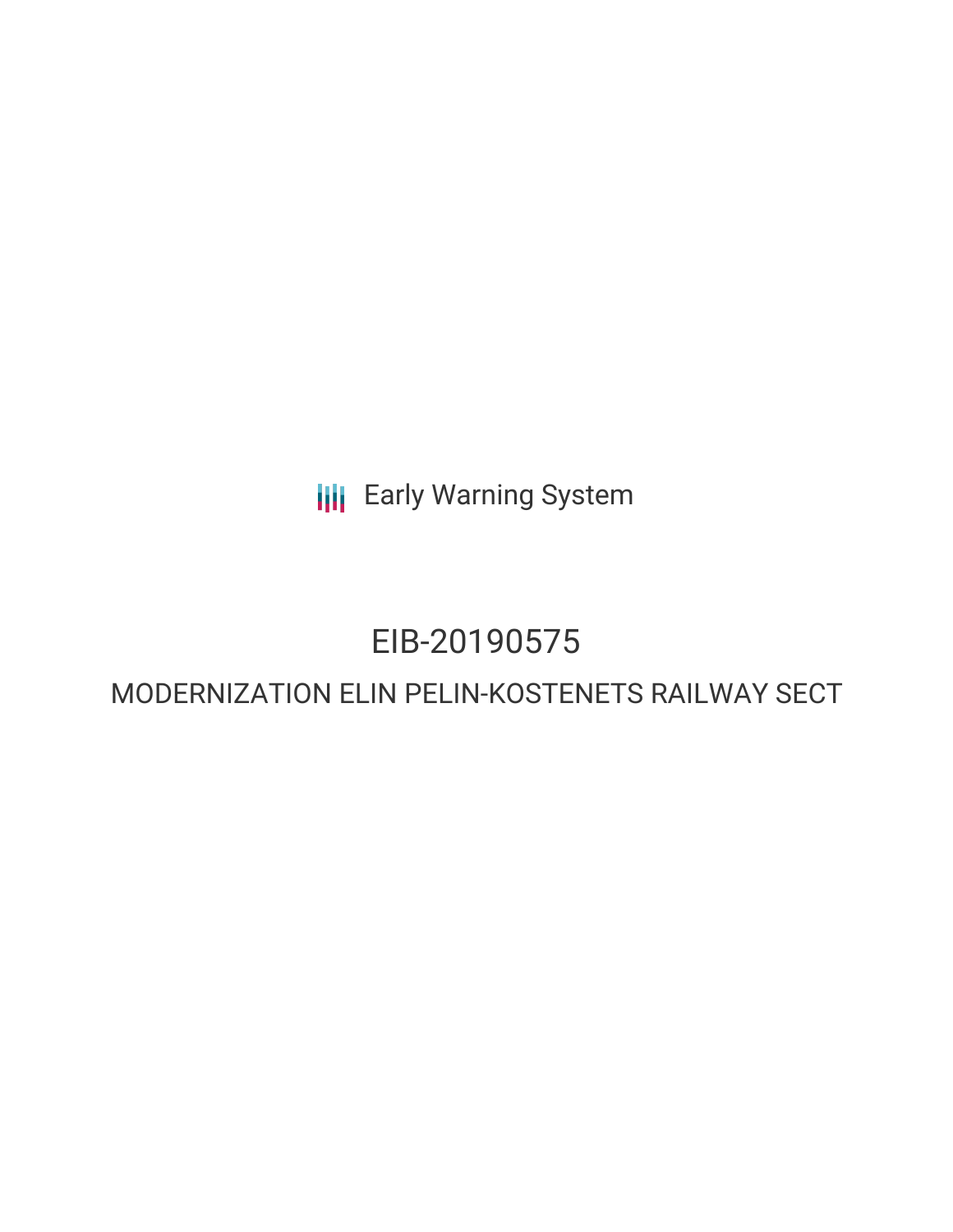

#### **Quick Facts**

| <b>Countries</b>               | <b>Bulgaria</b>                |
|--------------------------------|--------------------------------|
| <b>Financial Institutions</b>  | European Investment Bank (EIB) |
| <b>Status</b>                  | Approved                       |
| <b>Bank Risk Rating</b>        | U                              |
| <b>Voting Date</b>             | 2020-07-16                     |
| <b>Borrower</b>                | REPUBLIC OF BULGARIA           |
| <b>Sectors</b>                 | Infrastructure, Transport      |
| <b>Investment Type(s)</b>      | Loan                           |
| <b>Investment Amount (USD)</b> | $$61.98$ million               |
| <b>Project Cost (USD)</b>      | $$674.44$ million              |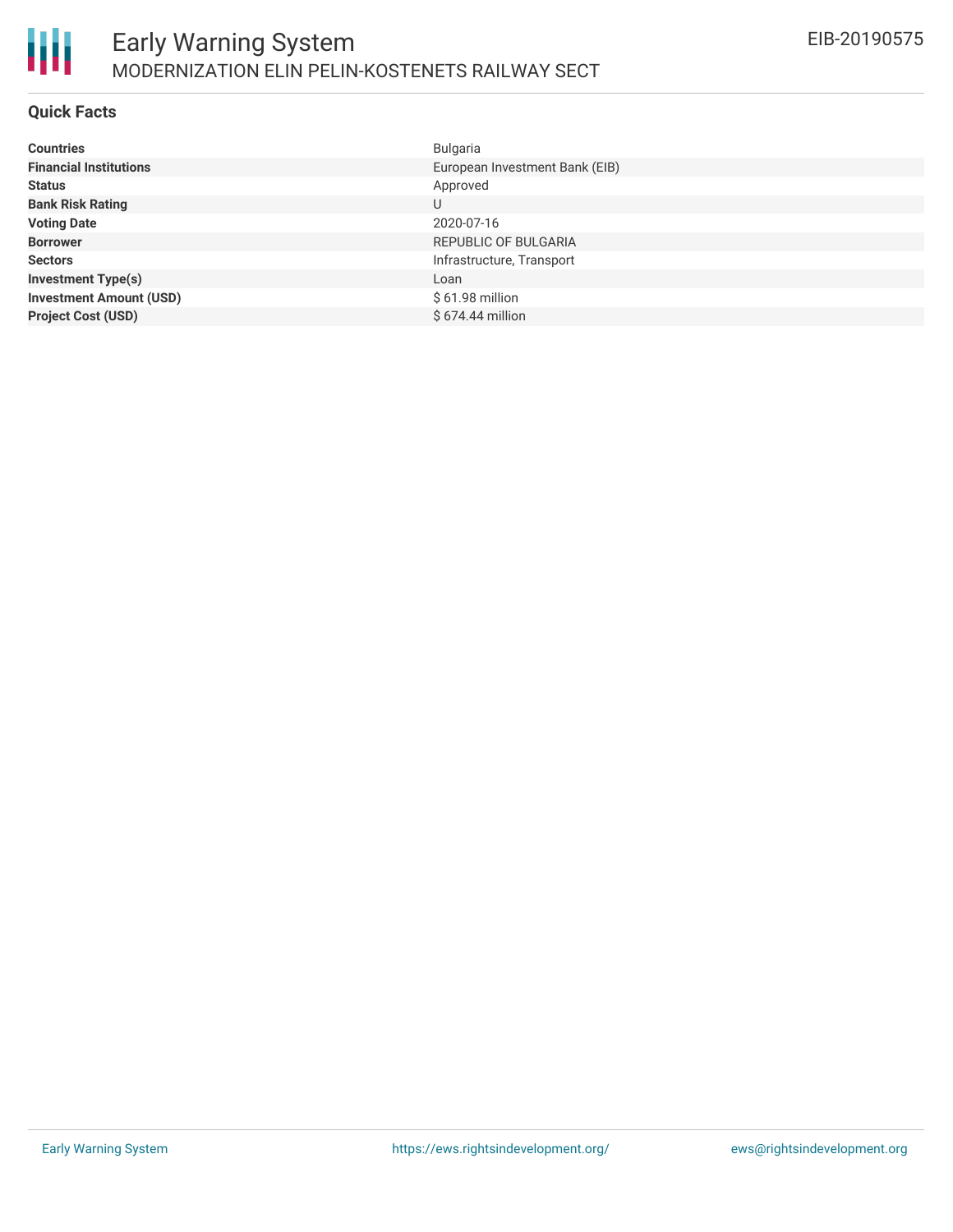

#### **Project Description**

The Project "Modernization of the Sofia - Plovdiv railway line: railway section Elin Pelin - Kostenets" concerns the rehabilitation of railway infrastructure on the Trans-European Transport Network (TEN-T) core corridor. The implementation of the project will contribute to eliminate the current bottleneck on the corridor through Bulgaria and support the development of the Orient/East Med corridor on the territory of the country.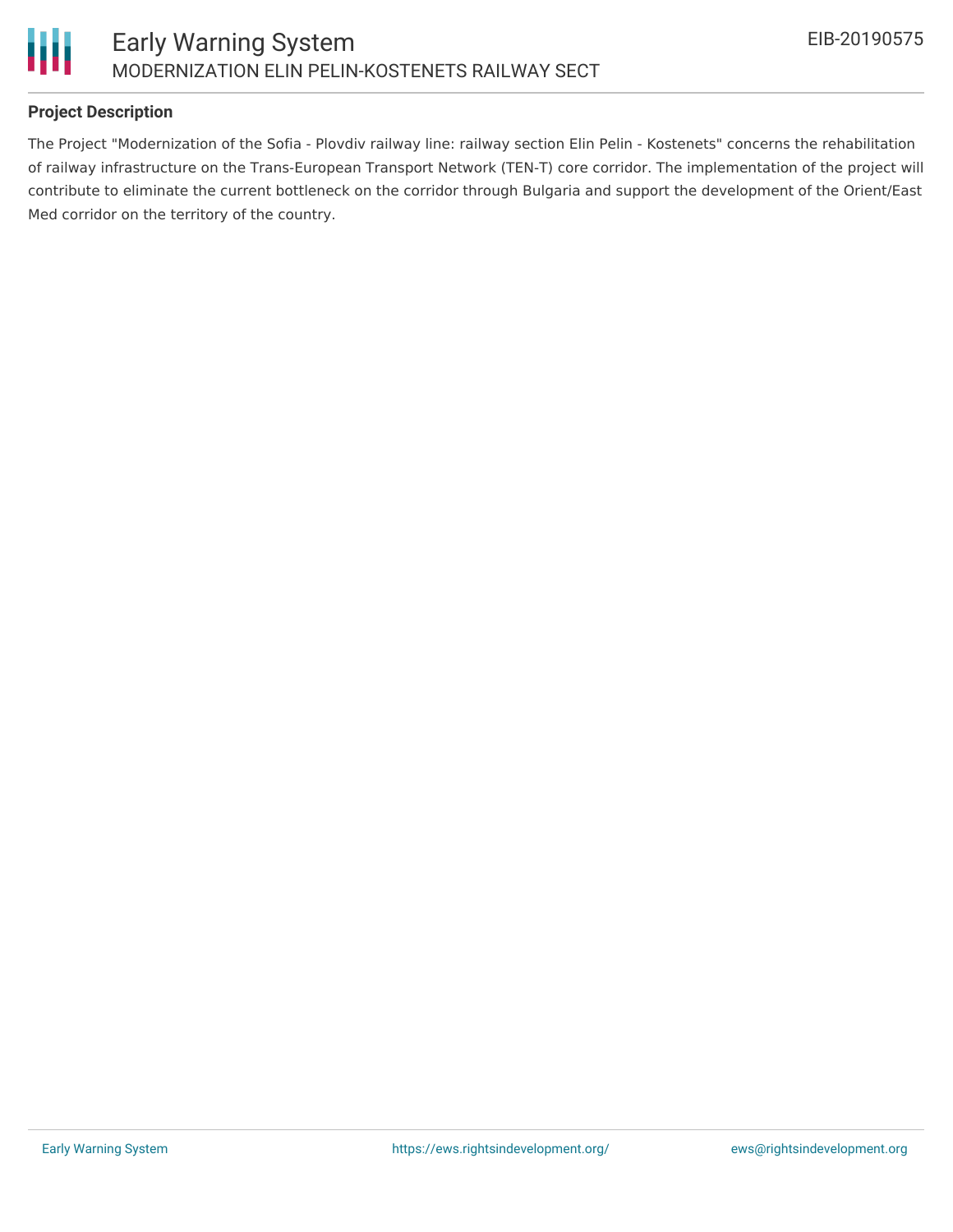

#### **Investment Description**

European Investment Bank (EIB)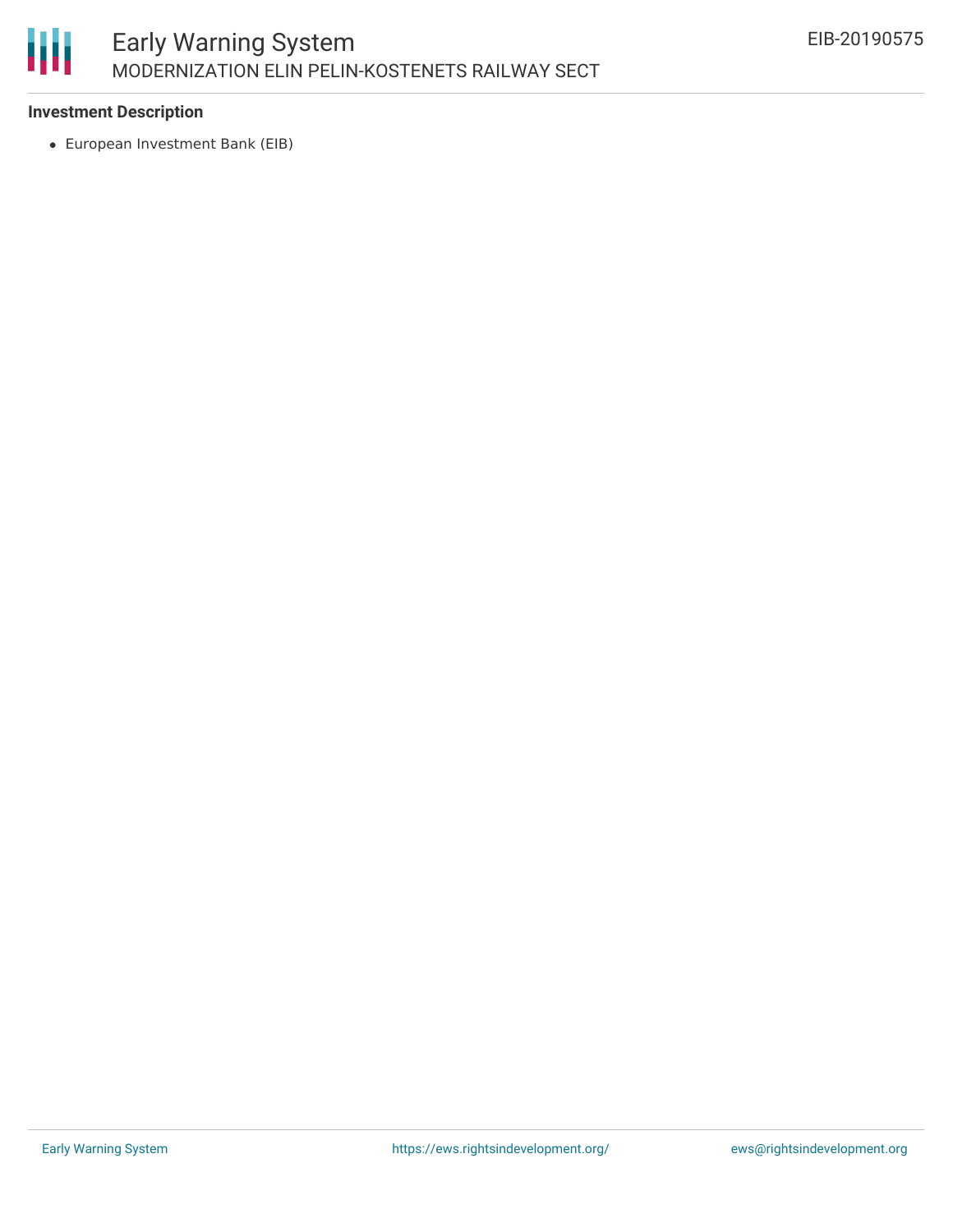#### **Contact Information**

#### ACCOUNTABILITY MECHANISM OF EIB

The EIB Complaints Mechanism is designed to facilitate and handle complaints against the EIB by individuals, organizations or corporations affected by EIB activities. When exercising the right to lodge a complaint against the EIB, any member of the public has access to a two-tier procedure, one internal - the Complaints Mechanism Office - and one external - the European Ombudsman. A complaint can be lodged via a written communication addressed to the Secretary General of the EIB, via email to the dedicated email address complaints@eib.org, by completing the online complaint form available at the following address: http://www.eib.org/complaints/form, via fax or delivered directly to the EIB Complaints Mechanism Division, any EIB local representation office or any EIB staff. For further details, check:

http://www.eib.org/attachments/strategies/complaints\_mechanism\_policy\_en.pdf

When dissatisfied with a complaint to the EIB Complaints Mechanism, citizens can then turn towards the European Ombudsman. A memorandum of Understanding has been signed between the EIB and the European Ombudsman establishes that citizens (even outside of the EU if the Ombudsman finds their complaint justified) can turn towards the Ombudsman on issues related to 'maladministration' by the EIB. Note that before going to the Ombudsman, an attempt must be made to resolve the case by contacting the EIB. In addition, the complaint must be made within two years of the date when the facts on which your complaint is based became known to you. You can write to the Ombudsman in any of the languages of the European Union. Additional details, including filing requirements and complaint forms, are available at: http://www.ombudsman.europa.eu/atyourservice/interactiveguide.faces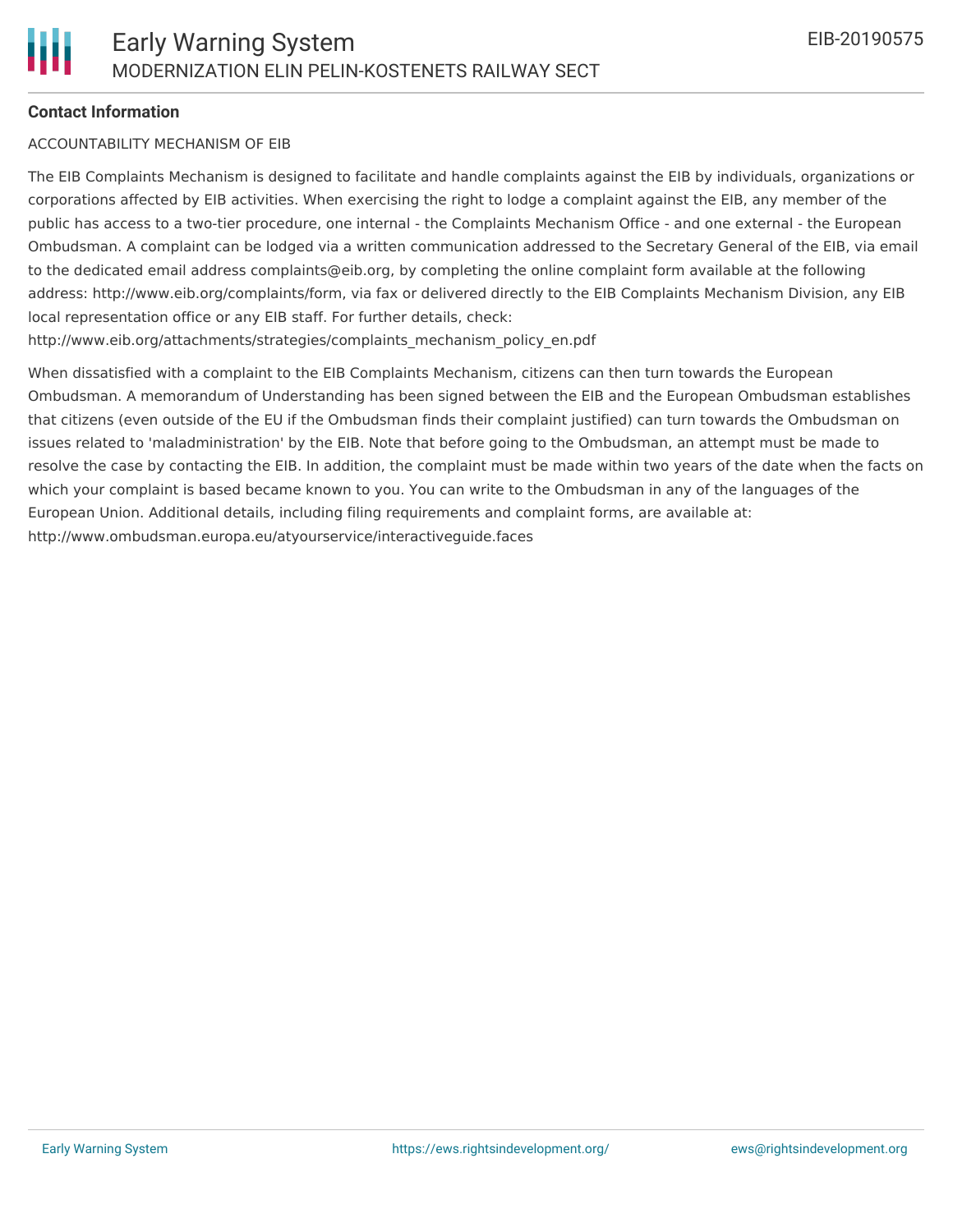

#### **Bank Documents**

- [Environmental](https://www.eib.org/attachments/registers/130957313.pdf) and Social Data Sheet (ESDS)
- [Environmental](https://www.eib.org/attachments/registers/95494127.pdf) and Social Impact Assessment (ESIA)
- [Environmental](https://www.eib.org/attachments/registers/95494635.pdf) and Social Impact Assessment (ESIA)